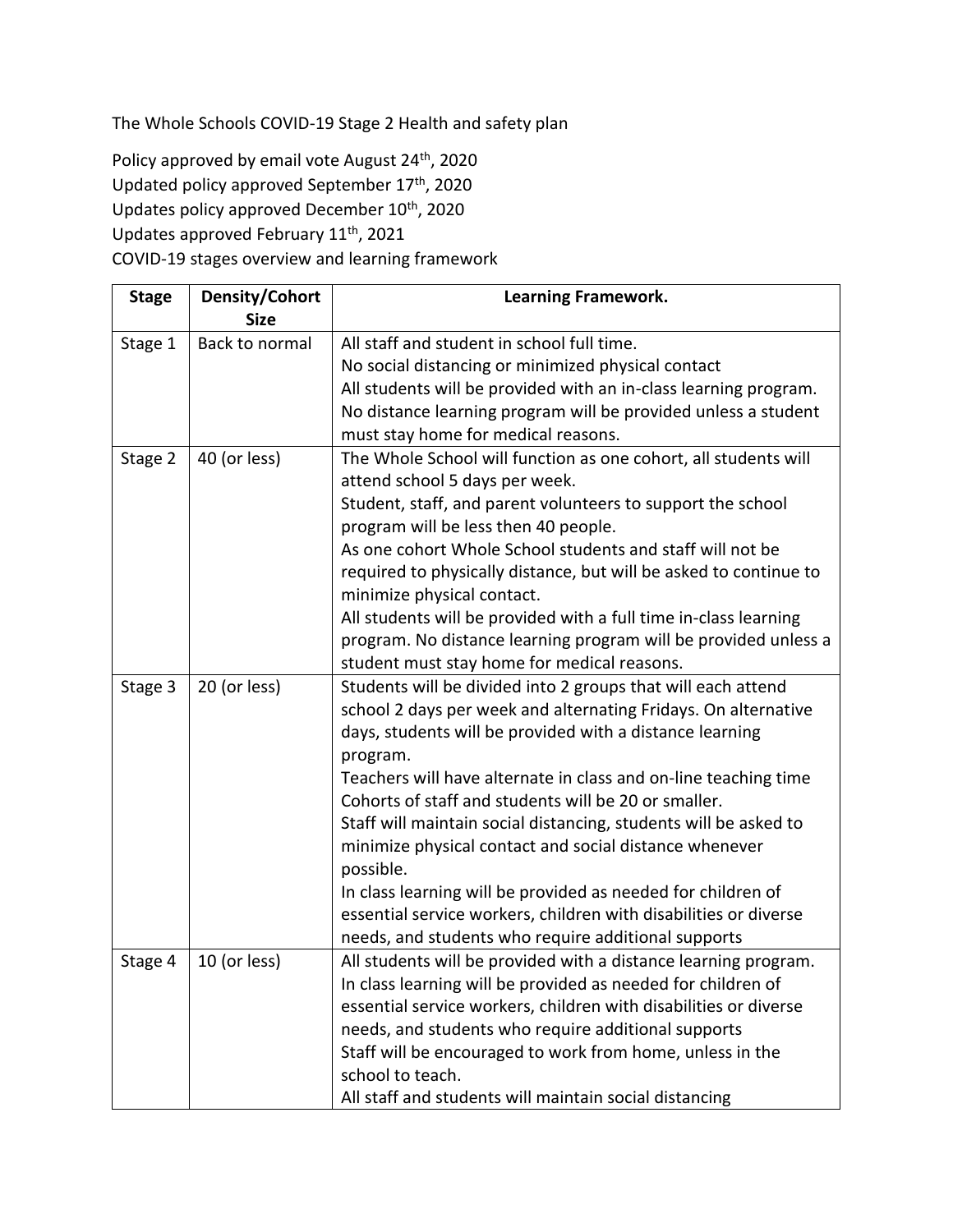| Stage $5 \mid 0$ | All students will be provided with a home learning program.    |
|------------------|----------------------------------------------------------------|
|                  | Staff will work from home. No staff or students will be in the |
|                  | school building.                                               |

#### *Policies*

- The Whole School will not tolerate any incidents of workplace violence or harassment perpetrated against or by any employee, parent, student, contractor, visitor, or any other person. With respect to workplace violence and harassment as defined by this policy, any contravention may result in the following:
	- o Removal from the property;
	- o Discipline or dismissal;
	- o Police involvement.

All physical assaults involving an employee or occurring at The Whole School will be reported to the police. Threats of physical violence will be reported to the authorities, as appropriate.

- OFAA protocols in the first aid cabinet, 2 trained staff members on site.
- Parents/caregivers and visitors are not to come into the school yard or building unless absolutely necessary. Staff will be at the school gate in the morning and afternoon to answer questions and welcome students. Parents, caregivers and visitors are to phone or email the school to speak with a staff member or to make an appointment.
	- o All Visitors must socially distance while on school grounds and property
	- $\circ$  All visitors must wear a mask at all times while in the school building
- The school grounds and building are closed for community use
- All students and staff who have symptoms of COVID-19, OR travelled outside Canada in the last 14 days, OR was directed by Public Health to self isolate, OR were identified as a close contact of a confirmed case or outbreak must stay home and self-isolate, including children of essential service workers who are ill.
	- o Symptoms of COVID-19 include fever, chills, new or worsening cough, shortness of breath, sore throat, loss of the sense of smell or taste, and new muscle aches or headache.
- Signs at the front gate and all entrance doors to the building will remind staff, students and visitors to do a daily health check.
- Parents and caregivers must complete an assessment of their child daily for symptoms of common cold, influenza, COVID-19, or other infectious respiratory disease. For the first two weeks of school parents will be required to complete a paper copy of the daily health check and give it to staff when dropping off their child(ren) in the morning.
	- o Protocols will be emailed out to parents before students return to school
	- o Staff will provide an information session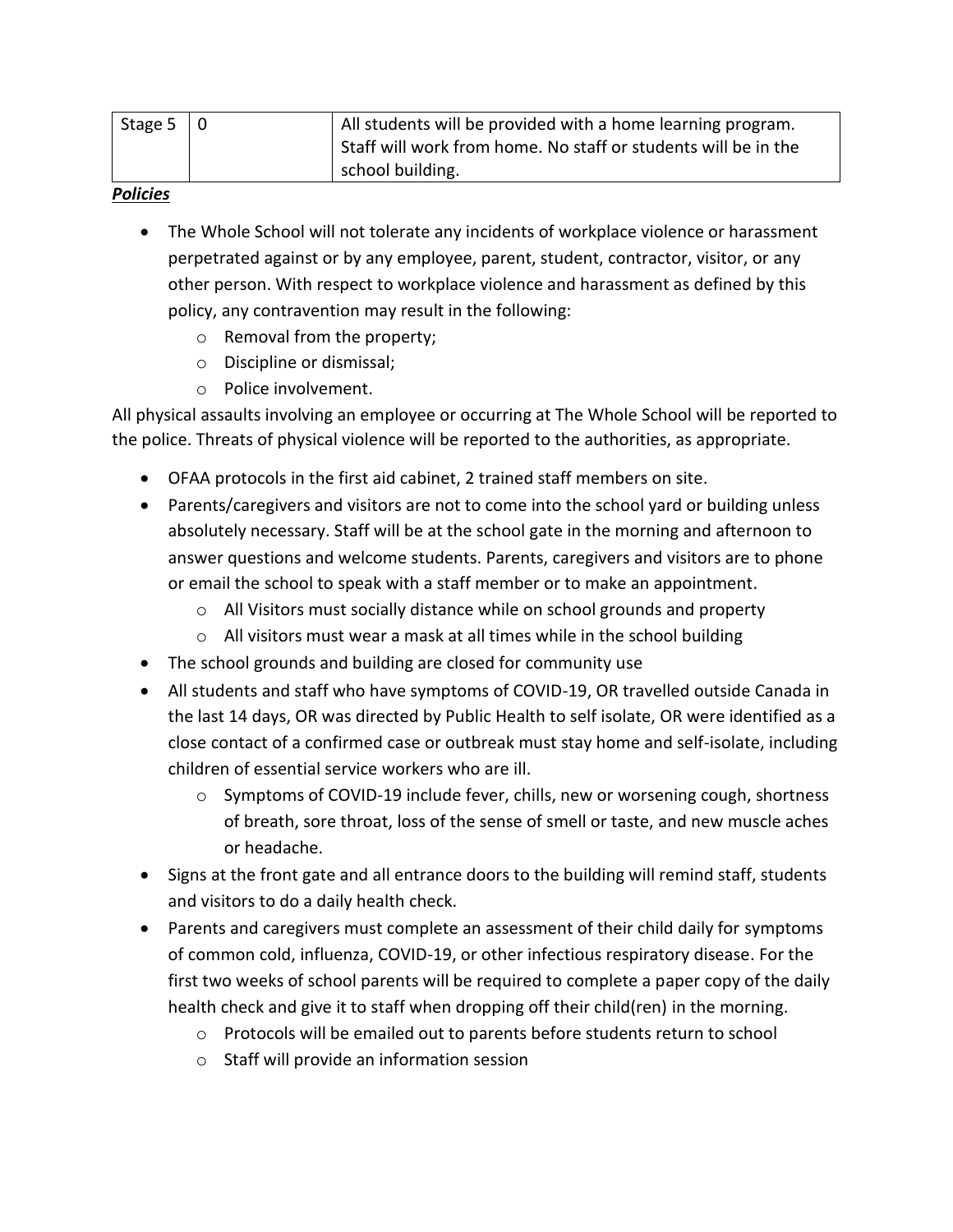- $\circ$  Staff will be at the gate for student drop off to make sure that parents have done the self check
- Staff, and any other adult entering the school grounds:
	- $\circ$  must complete a self assessment of themselves daily for symptoms of common cold, influenza, COVID-19, or other infectious respiratory disease prior to entering the school.
		- Staff and Visitors entering the building must sign in, confirming that they have done a health check and have no signs or symptoms of COVID-19
	- $\circ$  Stay home and self isolate if they have symptoms, OR have traveled outside of Canada in the last 14 days, OR been identified as a close contact with a confirmed case or outbreak.
	- o Seek assessment by a health care provider and self isolate while they await results if they have cold, influenzas or COVID-19 like symptoms.
- Any person who develops new symptoms of common cold, influenza, COVID-19 (including fever, chills, new or worsening cough, shortness of breath, sore throat, loss of the sense of smell or taste, and new muscle aches or headache), or other infectious respiratory disease will be considered ill for the sake of this policy. Any staff member or child who has previous symptoms of allergies or asthma will not be considered ill for these purposes.
- If a staff member begins to feel ill at school, even with mild symptoms, they must immediately put on a mask, report to the principal, wash or sanitize hands, and isolate themselves as much as possible.
	- o If able, the worker will be asked to go straight home.
	- $\circ$  The worker will consult the COVID-19 self assessment tool, or call 8-1-1 for further guidance.
	- o If the worker is severely ill (difficulty breathing, chest pain), the principal or first aid attendant will call 9-1-1.
	- o Any surfaces that the staff member was in contact with will be cleaned and disinfected.
	- $\circ$  Staff are not to return to school until they have been cleared by a COVID-19 test or their physician, and their symptoms have resolved. Staff members who have mild symptoms that resolve in 24 hours, and no fever may return to work once their symptoms have resolved.
	- o Staff members will not be charged sick days for up to 10 days that they are required to stay home due to confirmed COVID-19 illness, or while waiting for COVID-19 test results regardless of whether the results come back negative or positive.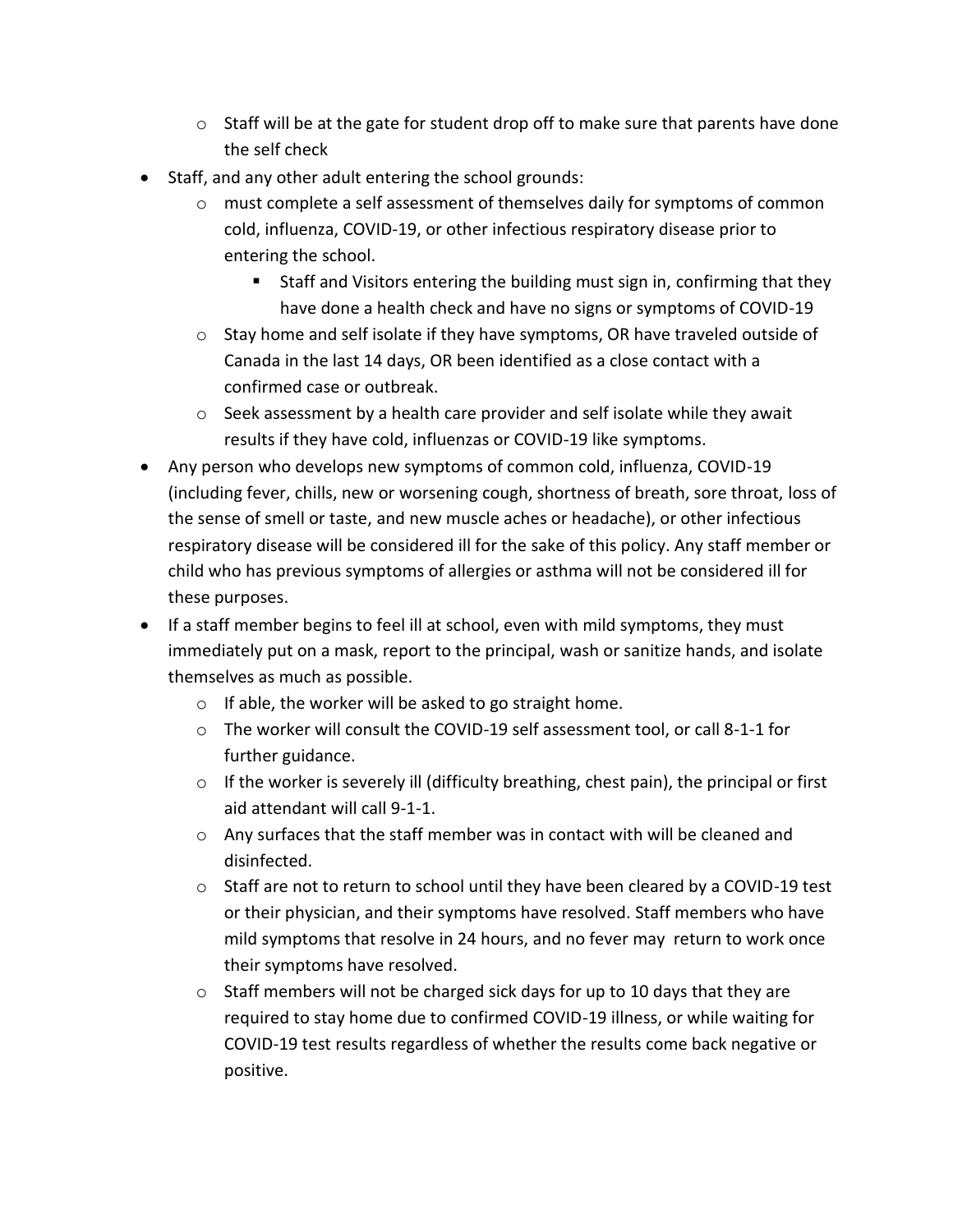- Any child who is exhibiting symptoms or begins to feel ill while at school is to be identified to their teacher or the principal
	- $\circ$  Child is to be isolated from the rest of the group as quickly as possible, library/kitchen area can be used for isolation, and will continue to be monitored by staff.
	- o Sick person is to be given a non-medical face mask, tissue for sneezing or coughing into, and a garbage can for disposal of tissues.
	- $\circ$  Parents are to be contacted and asked to pick up their child as soon as possible. If staff are unable to contact a parent/guardian they will attempt to contact the students emergency contacts.
	- $\circ$  If staff is unable to contact parent/guardians or emergency contacts and the child is severely ill (difficulty breathing, chest pain), the principal or first aid attendant will call 9-1-1
	- o Clean and disinfect the area that the student used.
	- $\circ$  Students who have mild symptoms that resolve in 24 hours, and no fever may return to class once their symptoms have resolved. Students with a fever or more serious symptoms are not to return to school until they have been cleared by a COVID-19 test or their physician/8-1-1 and their symptoms have resolved, or by self isolating for 10 days from the onset of symptoms and the student's symptoms have resolved. Parents are directed to follow the directions of their doctor/811/a COVID-19 test center or use the "Health Check" flow chart (appendix A) for when to return to school.
	- o Students required to self-isolate will be provided with a home learning program
- Any first aid attendant who needs to interact with an ill student or staff member will be required to wear a provided mask and gloves.
- Public health will be contacted if 10% or more of the school is sick on one day, names or identifiers do not need to be reported.
- If a student or staff member tests positive for COVID-19 the school will be notified by public health. Public health will advise on any action to be taken. All communications to parents, community, or media regarding potential or confirmed COVID-19 cases will be approved through public health.
- "If a staff or student is confirmed by public health as positive for COVID-19, public health will work with school administration to determine what actions should be taken. (COVID-19 Public Health Guidance for K-12 School Settings. Updated July 29, 2020)"
- The Whole School will "not provide notification to staff and students' families if a staff member or student becomes ill at home or at school, including if they display symptoms of COVID-19, unless directed by Public Health. (COVID-19 Public Health Guidance for K-12 School Settings. Updated July 29, 2020)"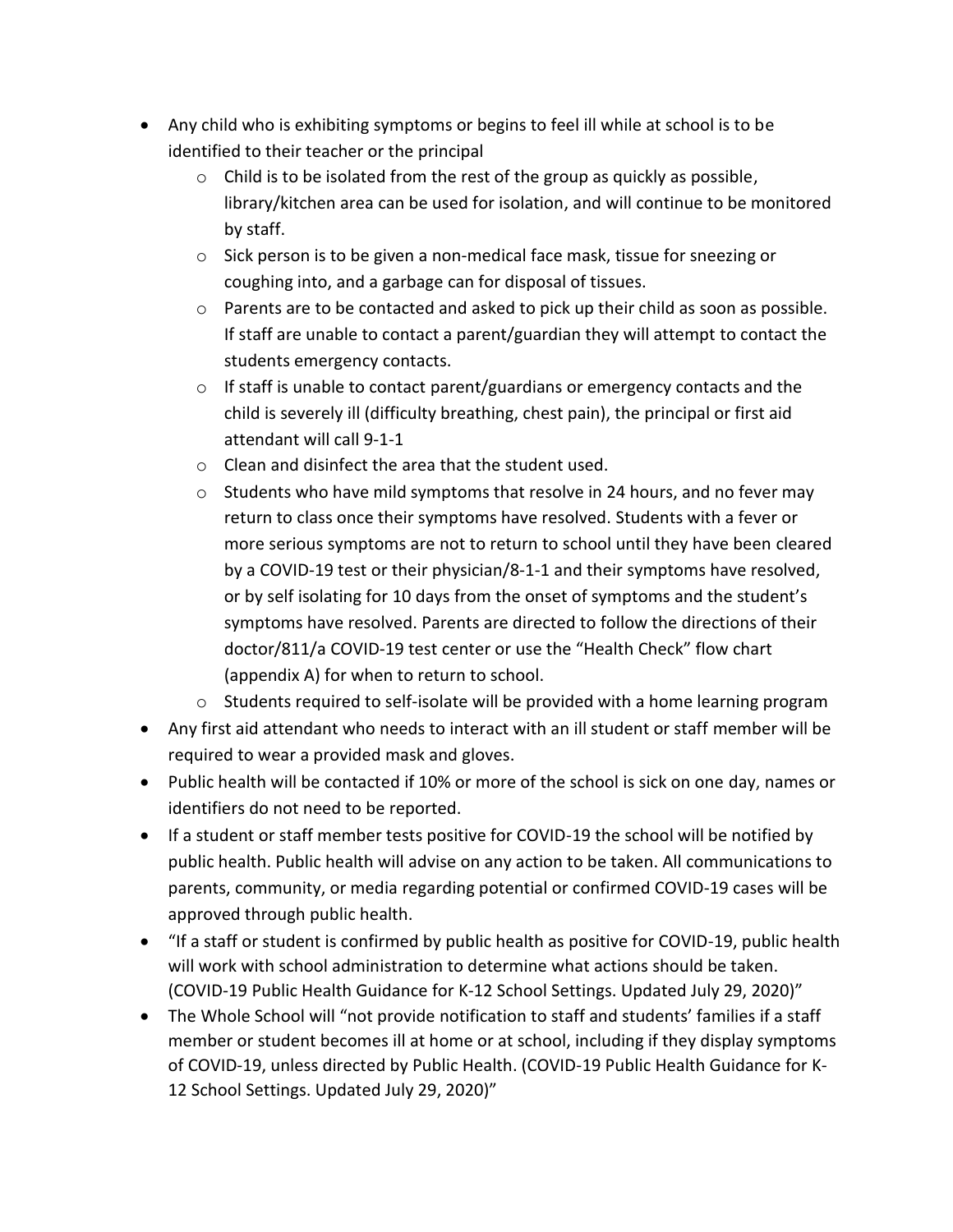### *Practices/Protocols*

### **Administrative Measures**

- Food
	- $\circ$  Food prepared by the students and eaten by the students is fine
	- o For Share Helper Student will be able to bring in food that is prepackaged and unopened, can be washed before being served, or is easily cooked at school with the assistance of staff.
	- o No other outside food/food from home is to be shared
	- $\circ$  Personal food snacks and lunches should not be shared
- Education for parents and staff on how to do a daily health check. Send home an example health check in paper form for parents/staff to complete ahead of time. For the first two weeks of school parents will be required to complete a paper copy of the daily health check and give it to staff when dropping off their child(ren) in the morning.
- Daily routines and education about proper, rigorous hand washing technique and frequency for students
- Education and encouragement for use of respiratory etiquette for students

# **Limiting those into the building**

- The Whole School is closed to all community events.
- Whole school events will be re-organized to occur virtually or in different formats that adhere to current Provincial Health Officer guidelines.
- When meetings need to be held with adults outside of the cohort (including parents), they will be held virtually via Zoom or socially distanced.
- All adults, except staff and janitors, will be restricted from the building unless otherwise authorized by the principal.
- Parents/caregivers and visitors are not to come into the school yard or building unless absolutely necessary. Staff will be at the school gate in the morning and afternoon to answer parent questions, and are available by email and phone. If parents need to meet with staff they will be required to make an appointment by email or phone.
- Any parent who needs to meet with the operations manager will:
	- phone to make an appointment, appointments will be available outside of school hours (between 3:30pm and 4:00pm)
	- be provided with a mask, wearing a mask in the school building is required, for the ongoing safety of students, staff and families.
	- be required to socially distance from all staff, parents, and children other than their own - while in the school yard and building.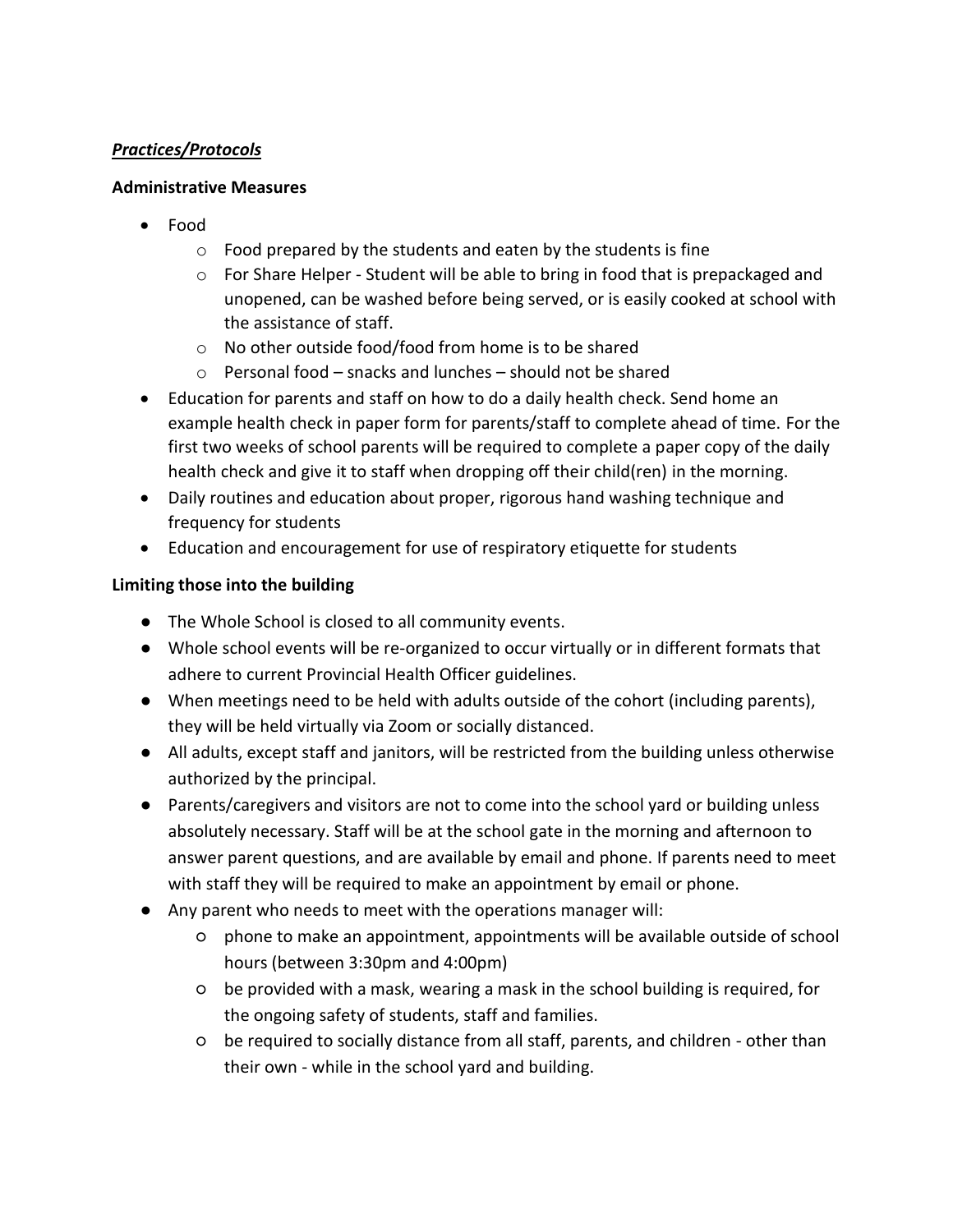- A physical barrier will be put in place when in person meetings in the office are required
- Visitors and guest into the school will be limited unless physical distancing can be maintained. Priority will be given to visitors directly involved in student learning and support. All visitors will be approved by the principal.
	- All visitors will be required to do a health check before entering
	- Visitors will be required to sign in, confirming that they have completed a health check.
	- Will be required to wear a mask or a face shield and mask when, and practice physical distancing.
- Protocols for TTOC's Whenever possible TTOC's will be called from within the cohort staff. If a TTOC from the outside the cohort is required, they will
	- be emailed a COVID-19 procedures for staff document and will be asked to confirm that they have read and understand and will abide by them.
	- be asked to socially distanced from students and staff and wear a mask.
- The Whole School will function as one cohort, students will be with the same group of students and teachers throughout the week.
- Outside learning will be utilized as much as possible
- Student work spaces will be set up to minimize physical contact between students, as well as the sharing of supplies.
- Teachers will stagger students moving from one activity to another (in and out of the building, getting lunches, going to wash hands) so as to minimize line-ups, the number of students using the same space, and physical contact.

# **Hand Hygiene**

- Anyone entering the building will be required to wash hands or use hand sanitizer at the school gate as well as wash their hands upon entering the building.
- Extra handwashing stations will be provided. All hand washing stations must be well stocked with hand cleaning supplies (paper towel, soap, running water)
- Students and staff will be required to wash their hands frequently. Hand washing with plain soap and water for at least 20 seconds, small children will be assisted to wash their hands thoroughly. Access to hand sanitizer will be provided in places where hand washing is not available. Everyone will be required to wash their hands in the following places at a minimum.
	- Before coming to school
	- Hand sanitizer at the school gate Hand washing or hand sanitizer upon entering the school grounds and washing upon entering the school
	- Before and after using shared toys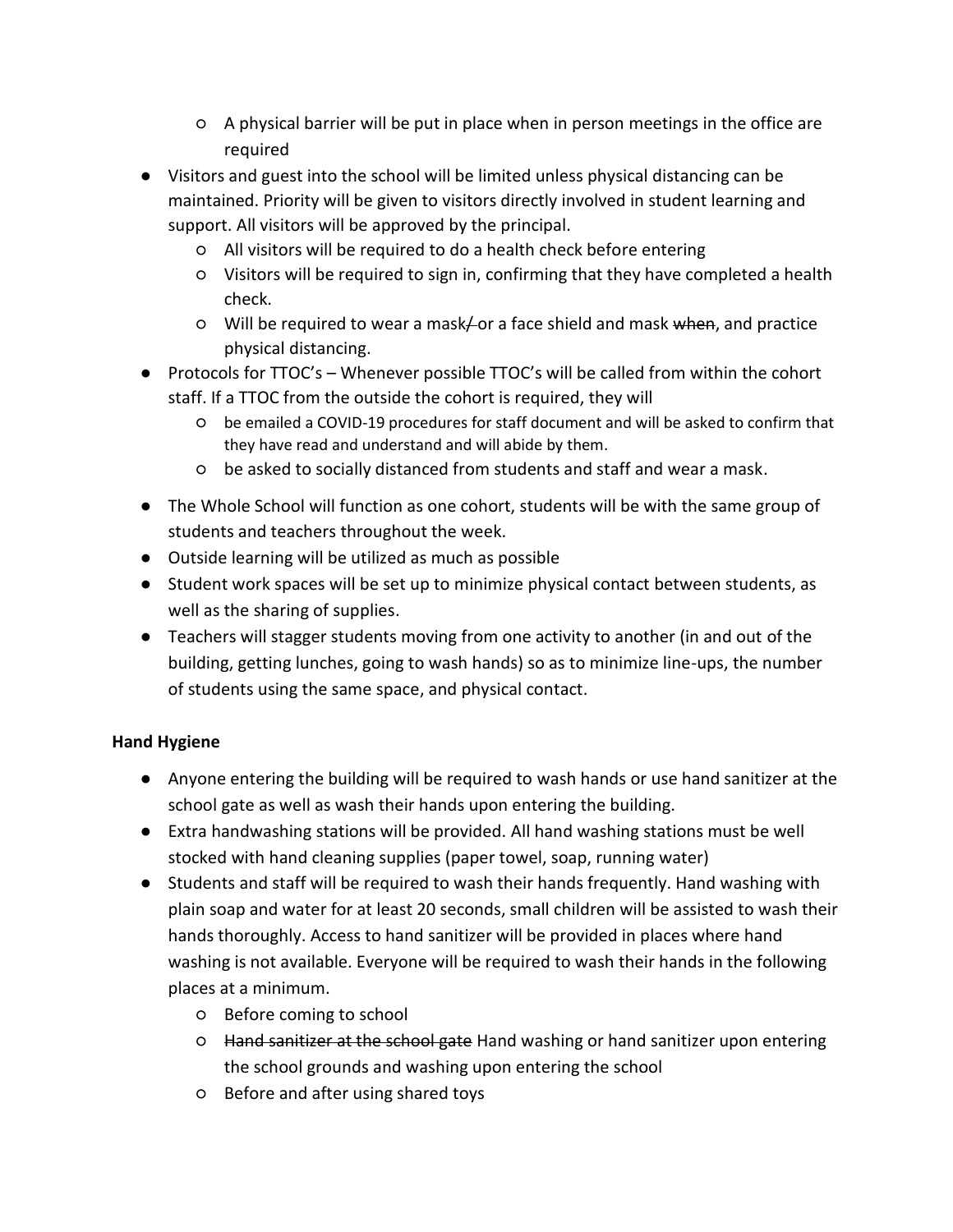- Before and after eating
- After using the washroom
- Before and after outside play
- If hands are visibly soiled (hand sanitizer may not enough in this case)

### **Respiratory Etiquette**

- Staff and students will practice respiratory etiquette by coughing or sneezing into their elbow or a tissue. Throw tissue away and wash hands immediately.
- Refrain from touching eyes, nose, or mouth with unwashed hands
- Teachers and staff will wear a non-medical face mask while in the school building, except for when they are:
	- Sitting or standing at their workstation/desk in the classroom
	- Behind a barrier
	- Eating or drinking; or
	- Outdoors
- Additional PPE is not necessary, beyond those used by staff as part of regular precautions for the hazards normally encountered in their regular course of work, (or for cleaning blood or bodily fluids as stated above).
- Re-usable, non-medical masks will be provided for all staff and students who wish to wear them. Masks are a personal choice, and any student who chooses to wear them will be treated with respect. Mask wearing is a less effective means of protection against COVID-19 then social distancing.
- Anyone not following these guidelines will be referred to the guidance process and could be sent home if deemed necessary by the principal.

**Cleaning -** Cleaning and disinfecting in accordance with the BCCDC's cleaning and disinfecting for public settings document

- General cleaning and disinfecting at least once per 24 hour period
- Cleaning of high touch surfaces at least twice per 24 hour period.
	- door handles, light switches, toilet handles, tables and chairs, electronic devices, keyboards and toys
	- Washrooms
	- Kitchen
	- Phone
	- Photocopier and associated items (stapler, hole punch)
	- Any item that may be used by more than one person in a day
	- Physical barriers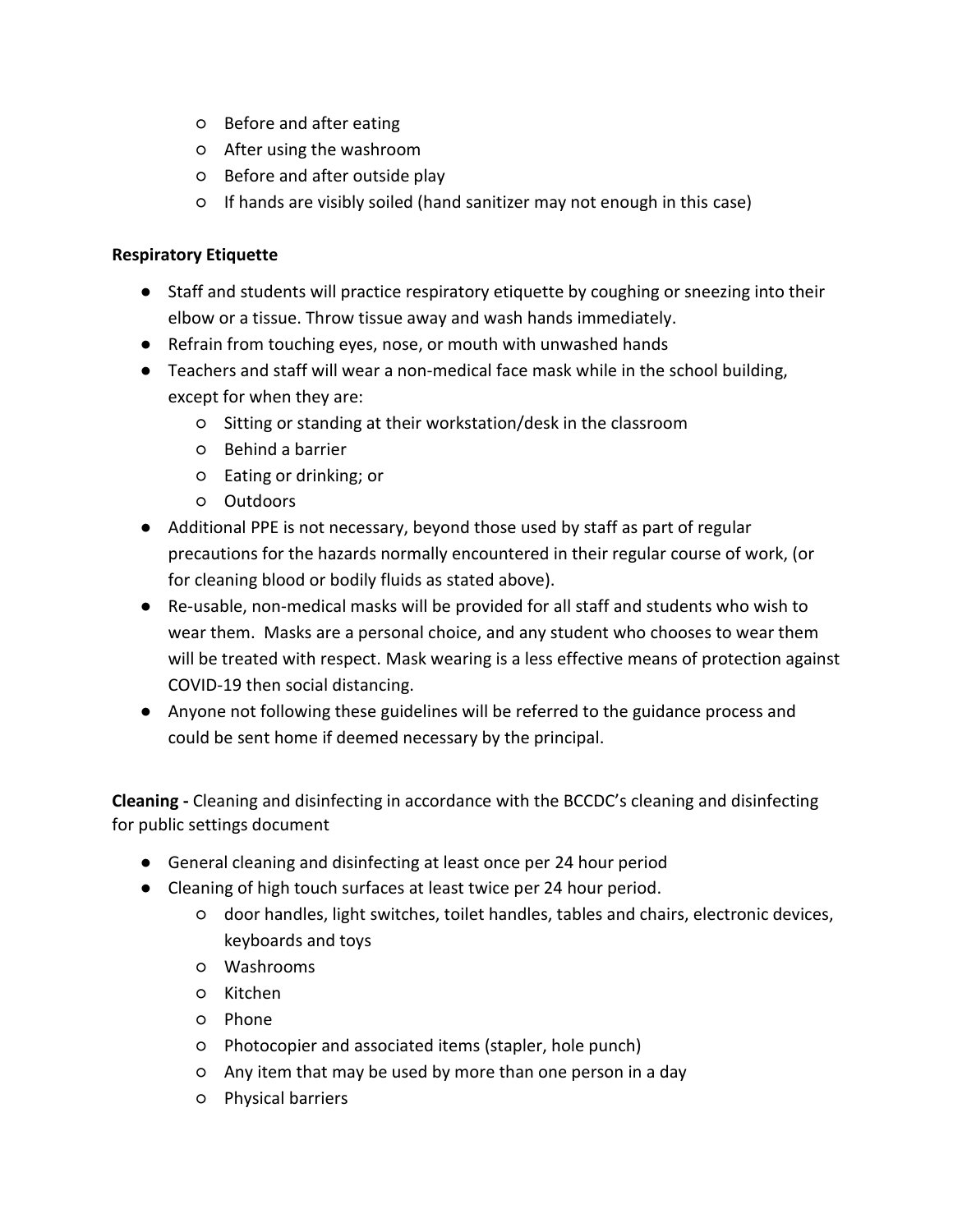- Initial chart for all mid day and daily cleaning tasks
- Clean any surface that is visibly dirty
- Use commonly available detergents and disinfectant products, following instructions on the product.
- Limit frequently touched items that are not easily cleaned (fabric couches, carpets)
- Empty garbage and recycling containers daily
- Wear disposable gloves when cleaning blood or bodily fluids
- Wash hands before wearing and after removing gloves
- No evidence to suggest that COVID-19 is transmitted via paper or books

#### *Preparing students for return to the classroom*

- Parents are asked to review the health check sheet before the first day of school, and do a health check before leaving the house in each morning for each of their children attending school. For the first two weeks of school parents will be required to pass the paper copy of the health check to staff when dropping their child(ren) off in the morning.
- Those unsure if they, or a student, should self-isolate should be directed to use the BC COVID-19 Self Assessment Tool or 8-1-1.
- If a child has mild symptoms that resolve in 24 hours and do not have a fever they may return to school once their symptoms have resolved. If a child has a fever or has more serious or long-lasting symptoms they are required to stay home and self isolate until they are cleared by a COVID-19 test, their physician, or have self isolated for 10 days from the onset of symptoms, and symptoms have cleared. Please see the health check flow chart (appendix A) for when a student should return to school.
- Parents are asked to review with students' strategies to minimize physical contact with friends while at school.
	- Avoid close greetings
	- Remind students that at school we "keep our hands in our own body space"
	- Not to share lunches or other personal items
	- Not to touch their face with unwashed hands.
- Students are asked to bring a water bottle to avoid the use of cups and taps for drinking out of.
- Clothes for all weather students will be spending as much of the day outside as possible, so please send your child with clothing, rain clothing, hats and sunscreen, so that they are prepared for any weather outside
- Students and staff are encouraged to limit the amount of materials (bags, school supplies, lunches) that they bring into the school building.